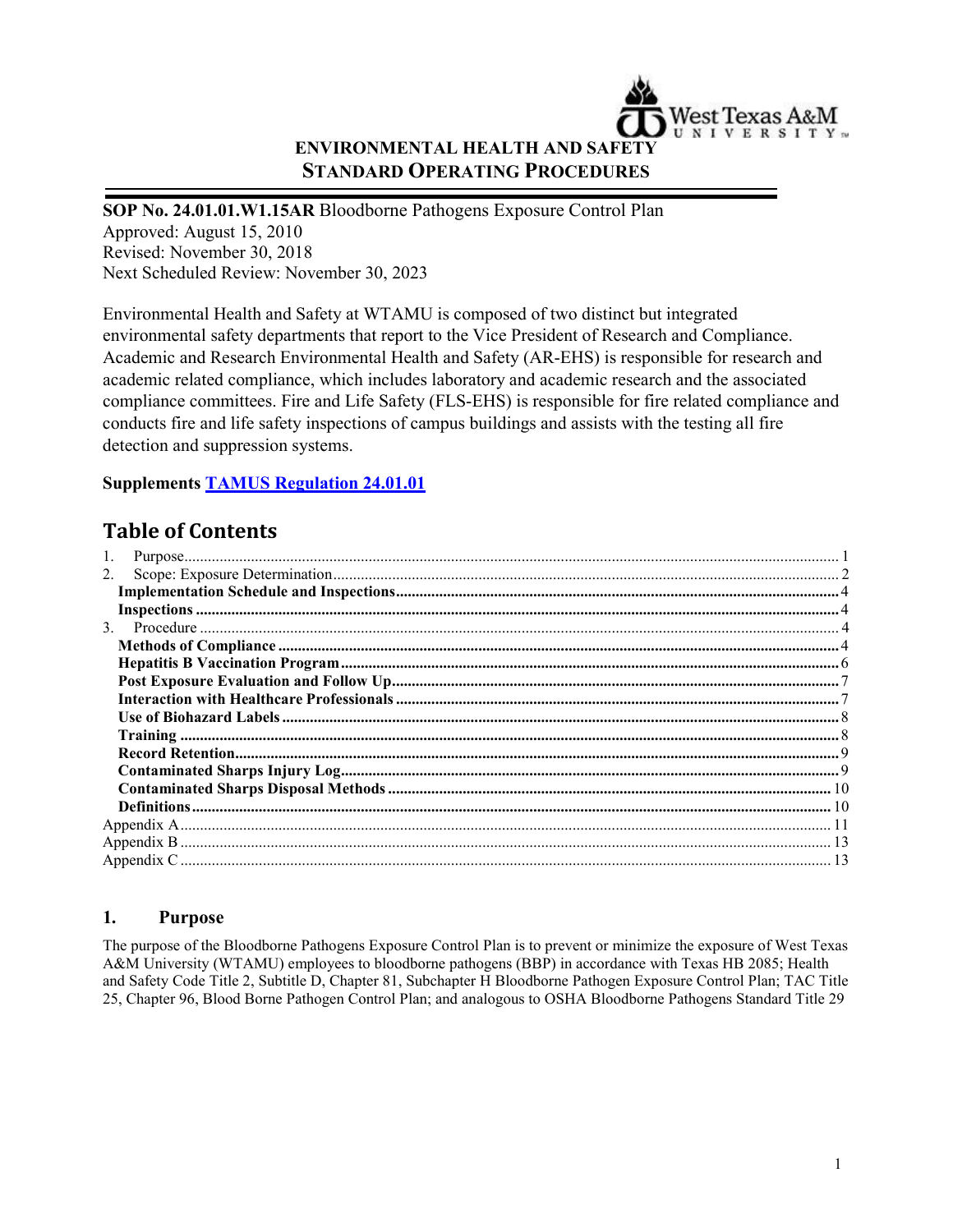CFR Chapter 1910.0130 Occupational Exposure to Blood Borne Pathogens, A&M System Policy 24.01 Paragraph 2 Health Safety, and A&M System Regulation 24.01.01 Supplemental Risk Management Standards in Biological Safety. WTAMU Environmental Health and Safety (EHS) will oversee the Bloodborne Pathogens (BBP) program.

## <span id="page-1-0"></span>**2. Scope: Exposure Determination**

The exposure control plan is the employer's written program that outlines the protective measures an employer will take to eliminate or minimize employee exposure to blood and other potentially infectious materials (OPIM).

The exposure control plan must contain, at a minimum:

- The exposure determination which identifies job classifications with occupational exposure and tasks and procedures where there is occupational exposure and that are performed by employees in job classifications in which some employees have occupational exposure. TAC Title 25, Chapter 96, Blood Borne Pathogen Control Plan, states that the following qualify for exposure determination:
	- o handle human blood products, such as whole blood, plasma, serum, platelets, or white cells?
	- handle human body fluids such as semen, cerebrospinal fluid, vaginal secretions, joint fluid, pleural fluid, peritoneal fluid, pericardial fluid, or amniotic fluid? Note - The following human secretions that do not contain blood are NOT covered: urine, feces, vomit, tears, sweat, sputum, nasal secretions, and saliva.
	- o work with animals, such as primates that are infected with hepatitis B or other blood borne pathogens OR perform tasks where such animals are housed
	- o handle unfixed human tissue, organs, or primary cell strains (e.g., tissues soaked in chemical preservatives such as alcohol or formaldehyde are "fixed")
	- o work with hepatitis B virus or other blood borne pathogens or with preparations, such as liquid solutions or powders containing the hepatitis B virus
	- o handle blood, blood products, body fluids or unfixed tissues or organs of animals infected with the hepatitis B virus or other blood borne pathogens
	- o handle sharp instruments such as knives, needles, scalpels, or scissors which have been used by others working with human blood or other potentially infectious materials to include human organs, tissue or body fluids OR used by others working with similar body parts and fluids from animals infected with the hepatitis B virus or other blood borne pathogens
	- o enter areas where other individuals work with human or animal blood, body fluid, tissues or organs which are infected with the hepatitis B virus or other blood borne pathogens AND perform tasks where any of the previously mentioned body substances may come into contact with the laboratory worker's unbroken skin, broken skin, or mucous membranes
	- o perform tasks which may potentially result in the lab workers exposed skin or mucous membranes coming in contact with human or animal blood, body fluids, organs, or tissues which are infected with the hepatitis B virus or other blood borne pathogens
- The procedures for evaluating the circumstances surrounding exposure incidents;
- A schedule of how other provisions of the standard are implemented, including methods of compliance, HIV and Hepatitis B virus (HBV) research laboratories and production facilities requirements, hepatitis B vaccination and post-exposure evaluation and follow-up, communication of hazards to employees, and record retention; Methods of compliance include:
	- o Universal Precautions;
	- Engineering and work practice controls, e.g., safer medical devices, sharps disposal containers, hand hygiene;
	- o Personal protective equipment;<br>o Housekeeping, including decon
	- Housekeeping, including decontamination procedures and removal of regulated waste.
- Documentation of:
	- o the annual consideration and implementation of appropriate commercially available andeffective safer medical devices designed to eliminate or minimize occupational exposure, and
	- o the solicitation of non-managerial healthcare workers (who are responsible for direct patient care and are potentially exposed to injuries from contaminated sharps) inthe identification, evaluation, and selection of effective engineering and work practice controls.

The Texas Department of Health Bloodborne Pathogens Rule requires employers to perform an exposure determination for employees who have occupational exposure to blood or OPIM. The exposure determination is made without regard to the use of personal protective equipment. This exposure determination is required to list all job classifications in which employees have occupational exposure, regardless of frequency. WTAMU EHS will conduct an exposure determination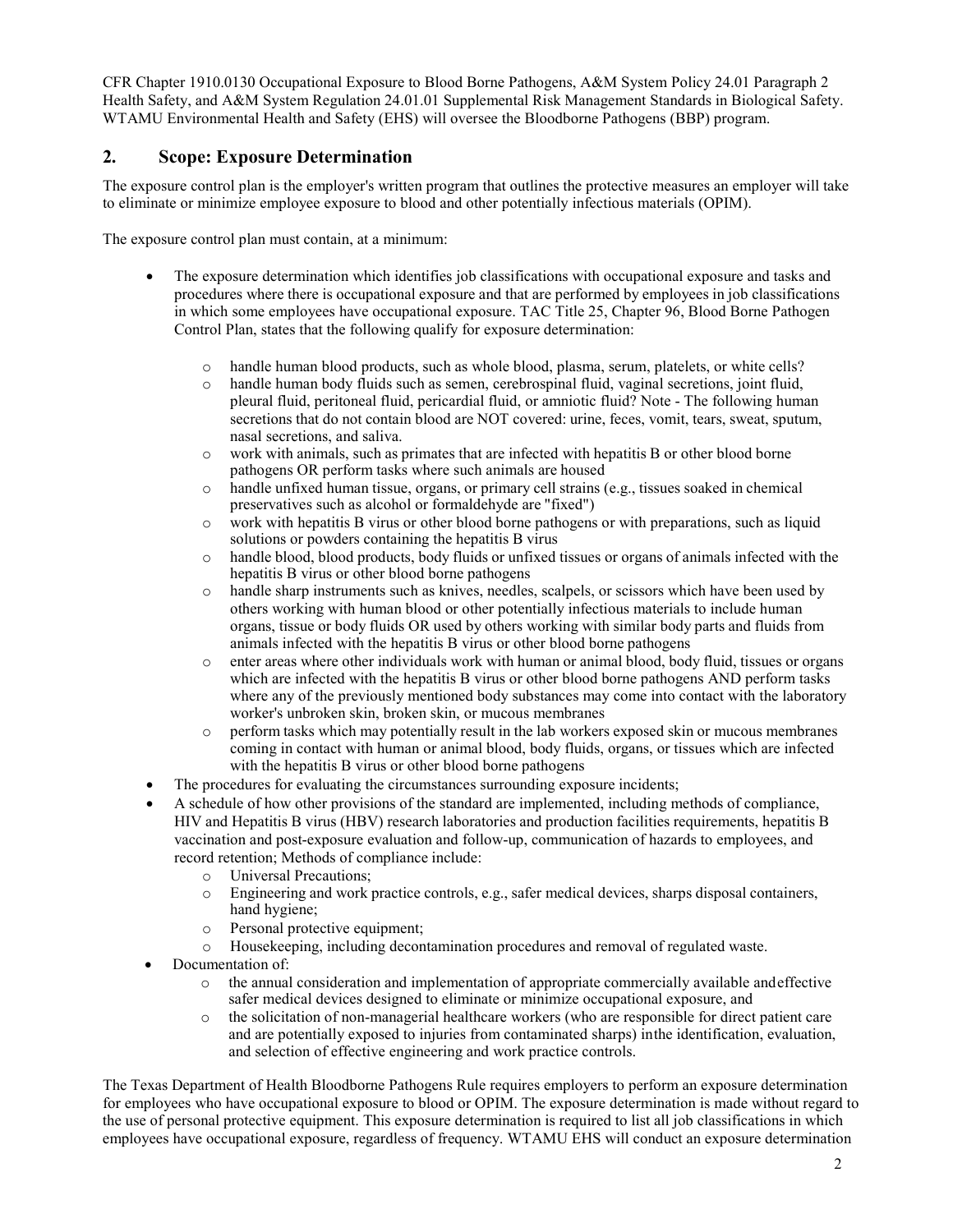review twice a year.

The BBP exposure determination includes the following designated employment areas and job classifications (see Appendix A):

- Institutional Biosafety Committee (IBC) research permits working with agents at biosafety level 2 (BL2) or biosafety level 3 (BL3)
- Institutional Animal Care and Use Committee (IACUC) teaching or research animal use protocols (AUP)
	- o The standard covers animal blood only for those experimental animals purposely infected with HIV or HBV. Although the standard does not apply to animal blood unless it comes from an experimental animal infected with HIV or HBV, persons handling animals or animal blood should follow general precautions recommended by the Centers for Disease Control/National Institutes of Health Publication, [Biosafety in Microbiological and Biomedical Laboratories](http://www.cdc.gov/biosafety/publications/bmbl5/BMBL.pdf)
- University Police Department
	- o Director Police Operations
	- o Lieutenant<br>
	o Patrol Corr
	- Patrol Corporal
	- o Police Chief
	- o Detective
	- o Police Patrol Sergeant
	- o Police Officer
- Environmental Health and Safety, including Academic and Research Environmental Health and Safety (AR-EHS) and Fire and Life Safety (FLS-EHS)
	- o Director<br>o Graduate
	- Graduate Assistants
	- o Supervisor
	- o Technician
- Student Medical Services
	- o Director of Student Medical Services
	- o Health Integration
	- o Medical Radiological Technologist
	- o Registered Nurse
	- o Staff Nurse Practitioner
	- o Staff Physician
- **Intermural Athletics** 
	- o Assistant Athletic Trainer
	- o Assistant Strength and Conditioning
	- o Graduate Assistant
	- o Head Athletic Trainer
	- o Head Strength & Conditioning Coach
- Nursing
	- o Assistant Professor
	- o Associate Professor
	- o Community Based Education/Continuing
	- o Department Head
	- o Director
	- o Graduate Assistant
	- o Instructor
	- o Instructor/Director
	- o Nursing Admissions Counselor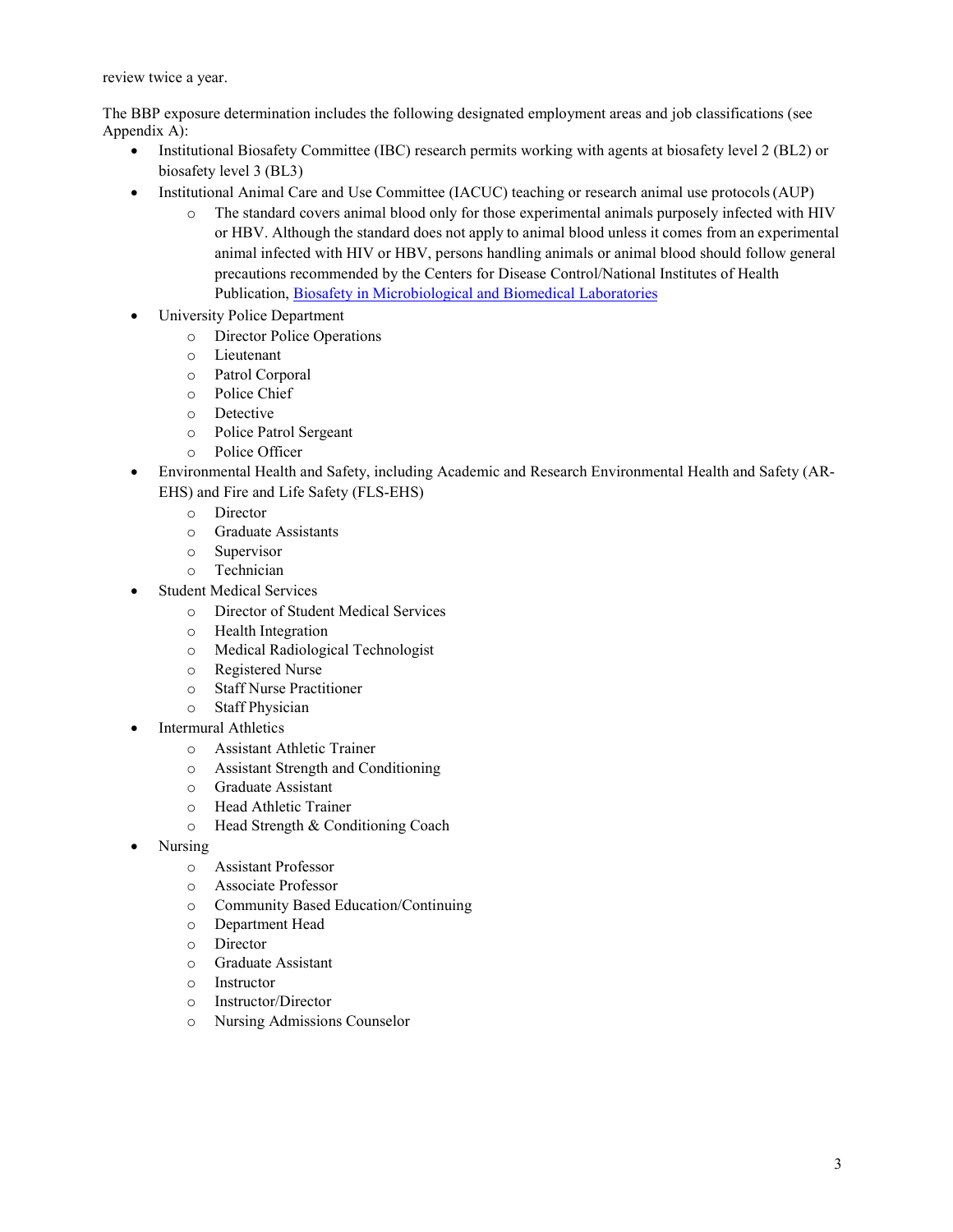- o Part-Time Instructor
- o Professor
- o Sr. Health Career Prom Coord.
- o Teaching Assistant
- Employees associated with specialized art laboratories (e.g. glass blowing) as deemed appropriate by WTAMU EHS

#### <span id="page-3-0"></span>**Implementation Schedule and Inspections**

WTAMU EHS will identify employees requiring BBP training. Any identified employee will be enrolled in the Occupational Health Program (OHP). Once enrollment has been received, the employee will need to complete a medical screening, all associated training, and may be provided information regarding workplace hazards.. (See training section) Personnel Services will assign the training to the employees using the TAMU TrainTraq system. A refresher course is required, by the federal, state, and system requirements, to be completed on an annual basis. Employees must complete the BBP training before performing their normal duties that could potentially expose that employee to BBP.

#### <span id="page-3-1"></span>**Inspections**

Environmental Health and Safety will inspect work areas, laboratories, clinics, and facilities with potential BBP exposure annually in conjunction with Academic Research Environmental Health and Safety laboratory inspection.

### <span id="page-3-2"></span>**3. Procedure**

#### <span id="page-3-3"></span>**Methods of Compliance**

Universal precautions are observed to prevent contact with blood or other potentially infectious body fluids. Under circumstances in which differentiation between body fluid types is difficult or impossible, all body fluids shall be considered potentially infectious. Engineering controls are important in eliminating or minimizing employee exposure to bloodborne pathogens and reduce employee exposure in the workplace by either removing or isolating the hazard or isolating the worker from exposure. Engineering controls shall be examined and maintained or replaced on a regular schedule to ensure their effectiveness.

- $\triangleright$  Engineering control equipment includes:
	- Sharps disposal containers
	- **Autoclave**
	- Disposable resuscitation equipment
	- Disposable pipette bulbs
	- Biological safety cabinet (a.k.a. biohood)
	- Needleless systems
	- Sharps with engineered sharps injury protection for employees
- $\triangleright$  Additional engineering controls used throughout the facility include:
	- Hand washing facilities, which are readily accessible to all employees who have exposure to bloodor OPIM.
	- Antiseptic towelettes or waterless disinfectant when proper hand washing facilities are not available.
- $\triangleright$  Work Practice Controls establish standard practices by which a task is performed.
	- Employees wash hands and any other potentially contaminated skin immediately after glove removal. Employees wash hands as soon as possible with soap and water when waterless disinfectants have been used first.
	- Whenever an employee's skin or mucous membranes have been exposed to blood or OPIM, the affected area is washed with soap and water or flushed with water as appropriate as soon as possible.
	- Contaminated needles and sharps are not bent, broken, recapped, removed, sheared, or purposely broken. They are discarded immediately in a container that is closable, leak-proof, puncture resistant, and biohazard labeled or color-coded.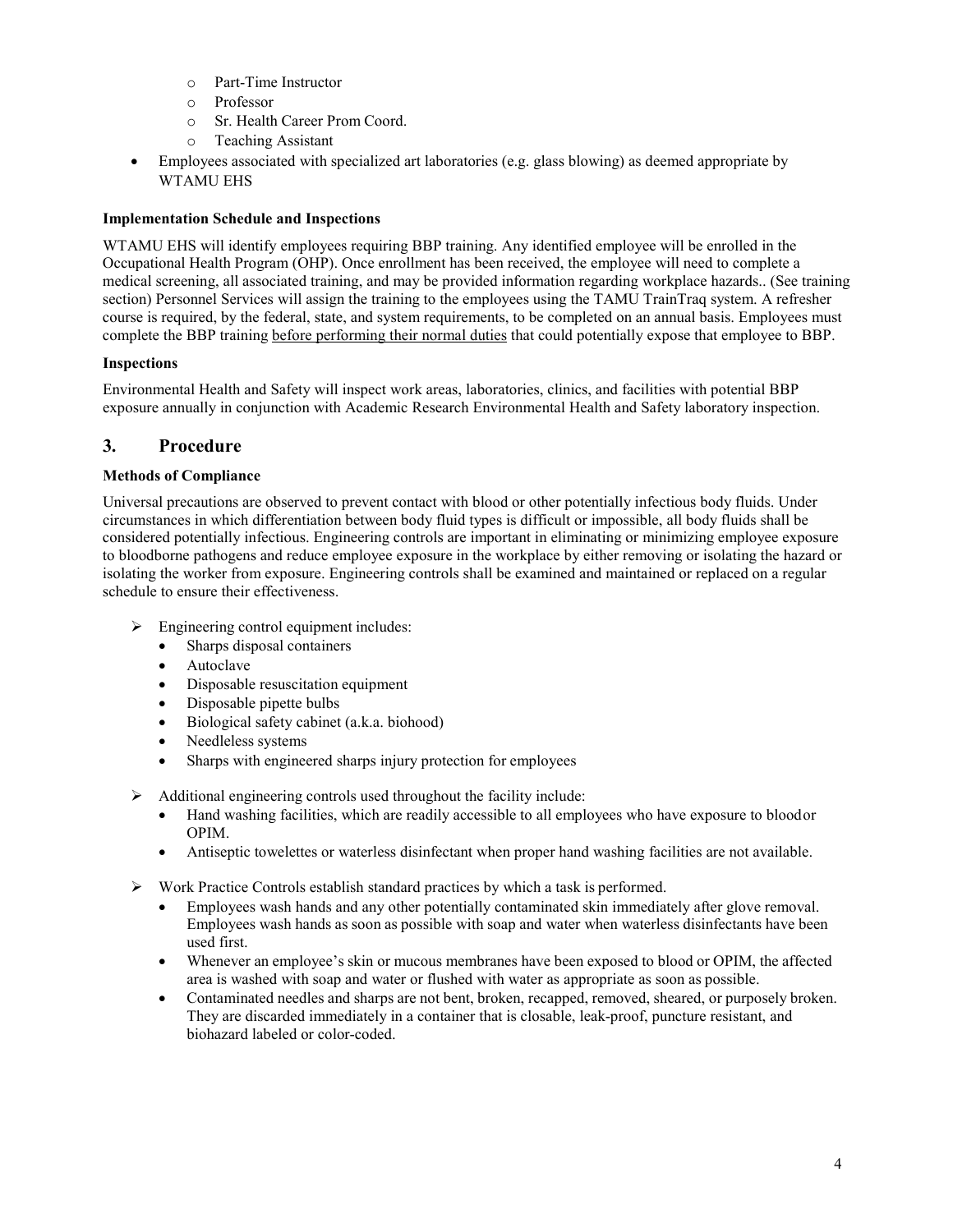- Contaminated, reusable sharps are placed in a puncture-resistant, leak-proof container, properly labeled or color-coded, until they can be processed. The employee shall use the appropriate protective equipment to remove these reusable sharps for decontamination.
- During use, containers for contaminated sharps are easily accessible to personnel, located as close as is feasible to the immediate area where sharps are being used or can be reasonably anticipated to be found, maintained upright throughout use, are not allowed to overfill, and replaced routinely.
- Eating, drinking, applying cosmetics or lip balm, smoking, or handling contact lenses is prohibited in working areas where occupational exposure may occur.
- Mouth pipetting/suctioning is prohibited.
- Food and drink are not kept in refrigerators, freezers, shelves, cabinets, or on countertops or bench tops where blood or OPIM are present.
- All procedures in which blood or OPIM are present are performed in such a manner as to minimize splashing, spraying, spattering, and generation of droplets of these materials.
- $\triangleright$  Collection of Specimens:
	- Specimens of blood or OPIM are placed in a container which prevents leakage during thecollection, handling, processing, storage, transport, or shipping of the specimens.
	- The container used to collect specimens is labeled with a biohazard label or color-coded unless universal precautions are used throughout the procedure, and the specimens and containers remain in the facility. A biohazard or color-coded label is affixed to the outside of the container.
	- Specimens of blood and other potentially infectious body substances or fluids are usually collected within a clinic, doctor's office, or laboratory setting. These specimens are appropriately labeled to indicate the contents and other pertinent information.
	- If outside contamination of the primary container occurs, it is placed within a secondary container, which prevents leakage during the handling, processing, storage, transport, or shipping of the specimen. The secondary container is labeled with a biohazard label or color-coded.
	- Any specimen that could puncture a primary container is placed within a secondary container that is puncture proof.
- $\triangleright$  Contaminated Equipment
	- Equipment is decontaminated prior to handling or servicing, unless the decontamination of the equipment is not feasible.
	- Contaminated equipment is labeled with a biohazard label.
	- Personal Protective Equipment
	- Where occupational exposure remains after institution of engineering controls and work practice controls, personal protective equipment is used.
	- Personal protective equipment is provided by the employer without cost to the employee.
	- Personal protective equipment is considered appropriate only if it is fluid resistant and does not permit blood or OPIM to pass through or reach the employee's clothing, skin, eyes, mouth, or other mucous membranes under normal conditions of use and for the duration of time which theprotective equipment is used.
- $\triangleright$  Examples of personal protective equipment include:
	- gloves
	- gowns
	- laboratory coats
	- masks
	- face shields
	- eyewear with side shields
	- mouthpieces
	- resuscitation bags, pocket masks, or other ventilation devices
	- aprons
	- shoe covers
- $\triangleright$  All personal protective equipment is cleaned, laundered, and disposed of by the employer at no cost to employees. All repairs and replacements are made by the employer at no cost to employees.
	- Personal protective equipment shall be utilized whenever contact with blood or OPIM may occur.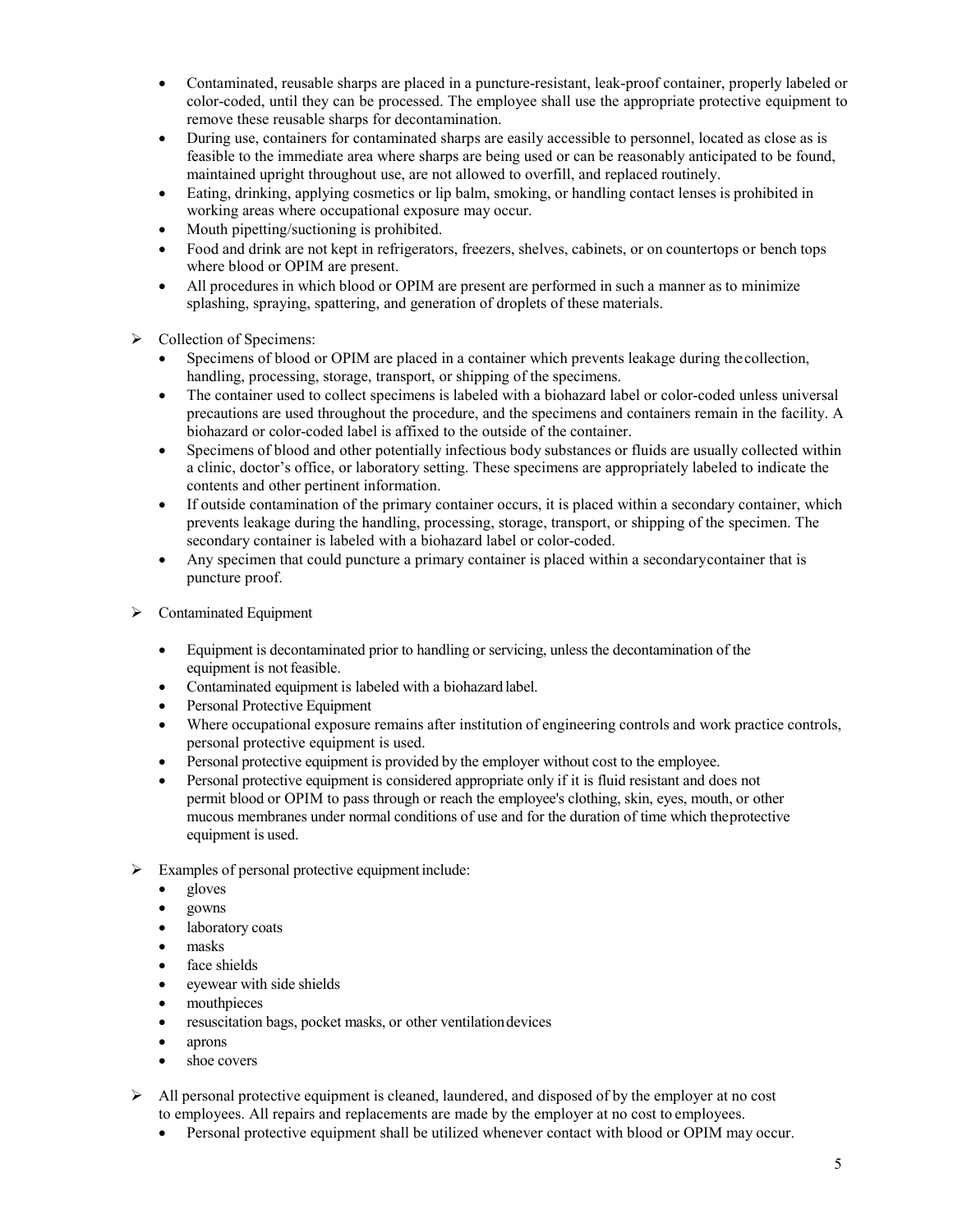- Gloves are worn whenever it is reasonably anticipated that hand exposure to blood, OPIM, non-intact skin, or mucous membranes may occur.
- If the employee is allergic to certain kinds of gloves, hypoallergenic gloves or other alternatives will be provided.
- Disposable gloves will not be re-used and will be replaced as soon as practical when they become contaminated or as soon as feasible if they are torn, punctured, or compromised.
- Utility gloves can be decontaminated for re-use only if the gloves do not have any punctures, cracks, or tears. They are discarded if they are cracked, peeling, torn, punctured, deteriorated, etc.
- Masks in combination with eye protection devices are worn whenever splashes, spray, splatter, or droplets of blood or OPIM may be generated and eye, nose, or mouth contamination can reasonably be anticipated.
- Appropriate protective body coverings such as gowns, aprons, caps, and/or shoe covers are worn when gross contamination can be reasonablyanticipated.
- All garments that are penetrated by blood are removed immediately or as soon as feasible.
- Personal protective equipment is removed before leaving the work area and after a garment becomes contaminated.
- Used protective equipment is placed in appropriately designated areas or containers when being stored, washed, decontaminated, or discarded.
- $\triangleright$  Housekeeping
	- The work site should be maintained in a clean and sanitary condition.
	- All contaminated work surfaces are decontaminated after completion of procedures, immediately or as soon as feasible after any spill of blood or OPIM, and at the end of the work shift.
	- Protective coverings (e.g., plastic wrap, aluminum foil) used to cover equipment and work surfaces are removed and replaced as soon as feasible when they become contaminated or at the end of a work shift.
	- Any broken glassware that may be contaminated should not be picked up directly with the hands. A tool such as forceps or dustpan and brush/broom will be used to pick up the glass fragments.
- $\triangleright$  Regulated Waste Disposal
	- All contaminated sharps are discarded as soon as feasible in sharps containers located as close to the point of use as feasible ineach work area.
	- Regulated waste other than sharps should be placed in appropriate containers that are closable, leak resistant, labeled with a biohazard label or color-coded, and closed prior to removal. If outside contamination of the regulated waste container occurs, it is placed in a second container that is also closable, leak proof, labeled, and closed prior toremoval.
	- All regulated waste must be properly disposed in accordance with federal, state, and local guidelines. For disposal of sharps containers contactEHS.
- Laundry Procedures
	- Laundry contaminated with blood, body fluids, or OPIM is placed in a biohazard bag or color-coded laundry bag.
	- Contaminated laundry is decontaminated by autoclaving, washing with hot soapy water and bleach, or other acceptable method of treatment.

#### <span id="page-5-0"></span>**Hepatitis B Vaccination Program**

All employees who have been identified as having occupational exposure to blood or OPIM are offered the Hepatitis B vaccine (HBV) by the employer at no cost to the employee. Employees may request vaccination, state that the vaccination has already been taken, or decline vaccination by completing the Appendix B Hepatitis Vaccination Form. (Note: The WTAMU Vaccination Form [Appendix B] must be completed and signed by the employee and be submitted to WTAMU EHS.)

The vaccination program is administered under the supervision of a licensed physician or licensed healthcare professional. The vaccine is administered in a prescribed series:

Dose 1 is administered on day 1 Dose 2 is administered 30 days after Dose 1. Dose 3 is administered five months following Dose 2.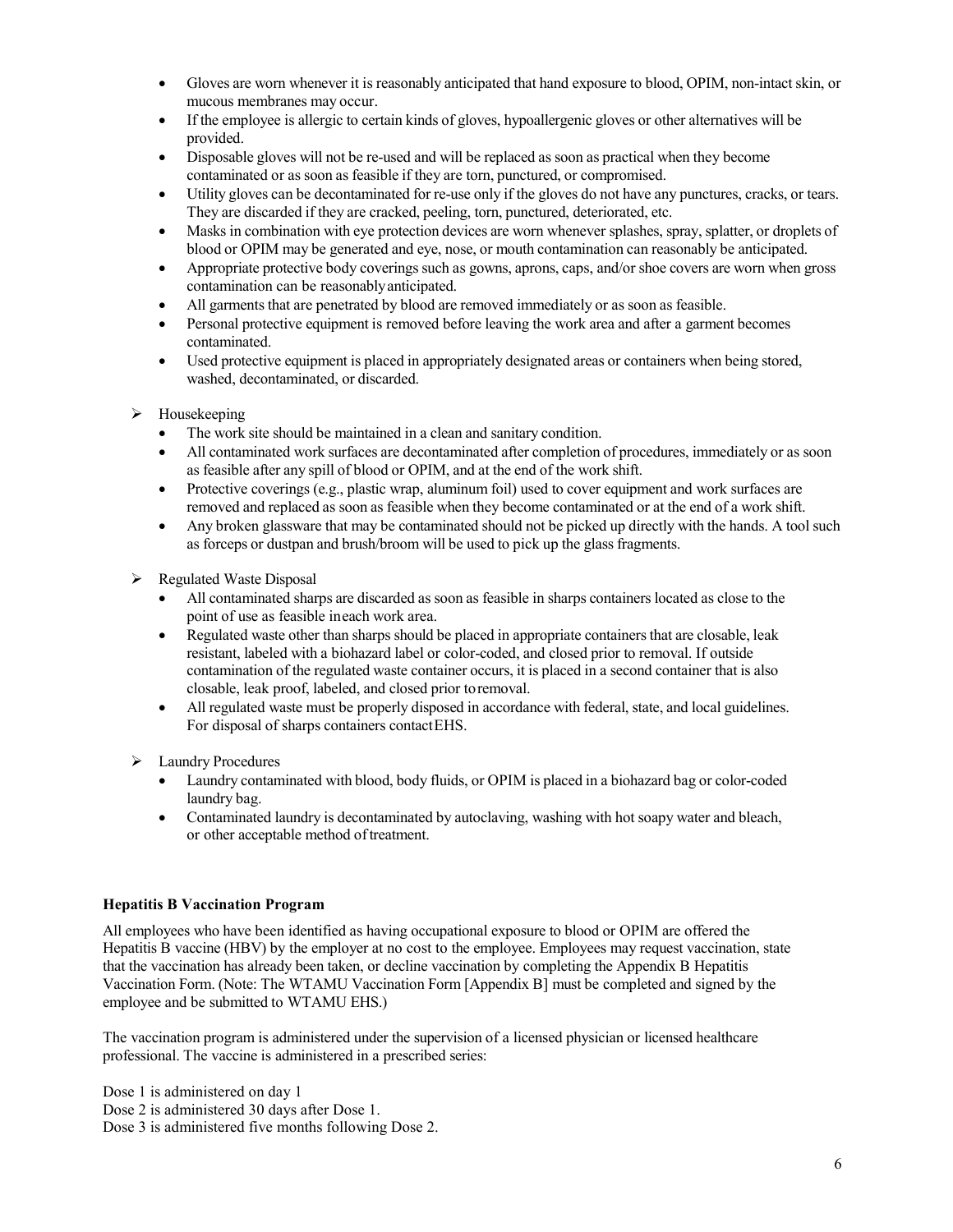A confirmatory titer is drawn six weeks after Dose 3.

WTAMU employees will receive the HBV at Concentra, Health Partners Clinic, or Student Medical Services. WTAMU EHS will coordinate with Concentra, Health Partners Clinic, or Student Medical Services for this service.

Employees who decline the HBV sign a Declination of Vaccination Statement on the WTAMU form (Appendix B). Employees who later elect to receive the HBV may then have the vaccine provided at no cost. (Note: Completed Appendix B forms will be submitted to WTAMU EHS.)

Any necessary booster doses of the HBV are provided by the employer at no cost to the employee.

#### <span id="page-6-0"></span>**Post Exposure Evaluation and Follow Up**

If an employee suffers an occupational exposure, the employee must report the incident to his/her supervisor and complete [a TWCC-1 First Report of Injury or Illness form](http://www.wtamu.edu/administration/risk-management.aspx) (Appendix C). The Supervisor shall immediately report potential exposure incidents to WTAMU EHS. WTAMU EHS will facilitate medical assistance as required, in the completion of the TDH Form E59-10666, [Contaminated Sharps Injury Reporting Form, a](http://www.wtamu.edu/webres/File/Risk%20Management/sharpsShortForm.pdf)nd in the post exposure evaluation and follow-up as required under this BBP Exposure control Plan.

WTAMU will provide for follow-up medical evaluations of WTAMU employees suffering from an occupational exposure if there is a high-risk exposure. The employee is offered a confidential medical evaluation and follow up that includes:

- Documentation of the route(s) of exposure and the circumstances related to the incident.
- Identification and documentation of the source individual, unless the employer can establish that identification is infeasible or prohibited by state or local law. After obtaining consent, unless law allows testing without consent, the blood of the source individual should be tested for HIV/HBV infectivity, unless the employer can establish that testing of the source is infeasible or prohibited by state or local law.

The results of testing of the source individual are made available to the exposed employee with the employee informed about the applicable laws and regulations concerning disclosure of the identity and infectivity of the source individual. The employee is offered the option of having his/her blood collected for testing of the employee's HIV/HBV serological status. The blood sample is preserved for at least 90 days to allow the employee to decide if the blood should be tested for HIV serological status. If the employee decides prior to that time that the testing will be conducted, then testing is done as soon as feasible. (NOTE: In order for medical expenses associated with future development of disease resulting from this exposure to be compensable as a Worker's Compensation Insurance claim, the employee must have his/ her blood tested within 10 days of the exposure to demonstrate absence of disease at the time of the exposure.) If the source patient has HIV, there is a short (a matter of hours) window to begin the most effectivetreatment.

The employee is offered post exposure prophylaxis in accordance with the current recommendations of the U.S. Public Health Service. The employee is given appropriate counseling concerning infection status, results and interpretations of tests, and precautions to take during the period after the exposure incident. The employee is informed about what potential illnesses can develop and to seek early medical evaluation and subsequent treatment. The supervisor of an employee with occupational exposure is designated to assure that the WTAMU Exposure Control Plan is followed and maintains records required by the Plan.

#### <span id="page-6-1"></span>**Interaction with Healthcare Professionals**

A written opinion is obtained from the healthcare professional when a WTAMU employee is sent to obtain the HBV vaccine or when a WTAMU employee is evaluated after an exposure incident. For the healthcare professional to adequately evaluate the employee, the healthcare professional is provided with:

- A copy of the WTAMU Exposure ControlPlan.
- A description of the exposed employee's duties as they relate to the exposure incident.
- Documentation of the route(s) of exposure andcircumstances under which the exposure occurred.
- Results of the source individual's blood tests (if available).
- Medical records relevant to the appropriate treatment of the employee.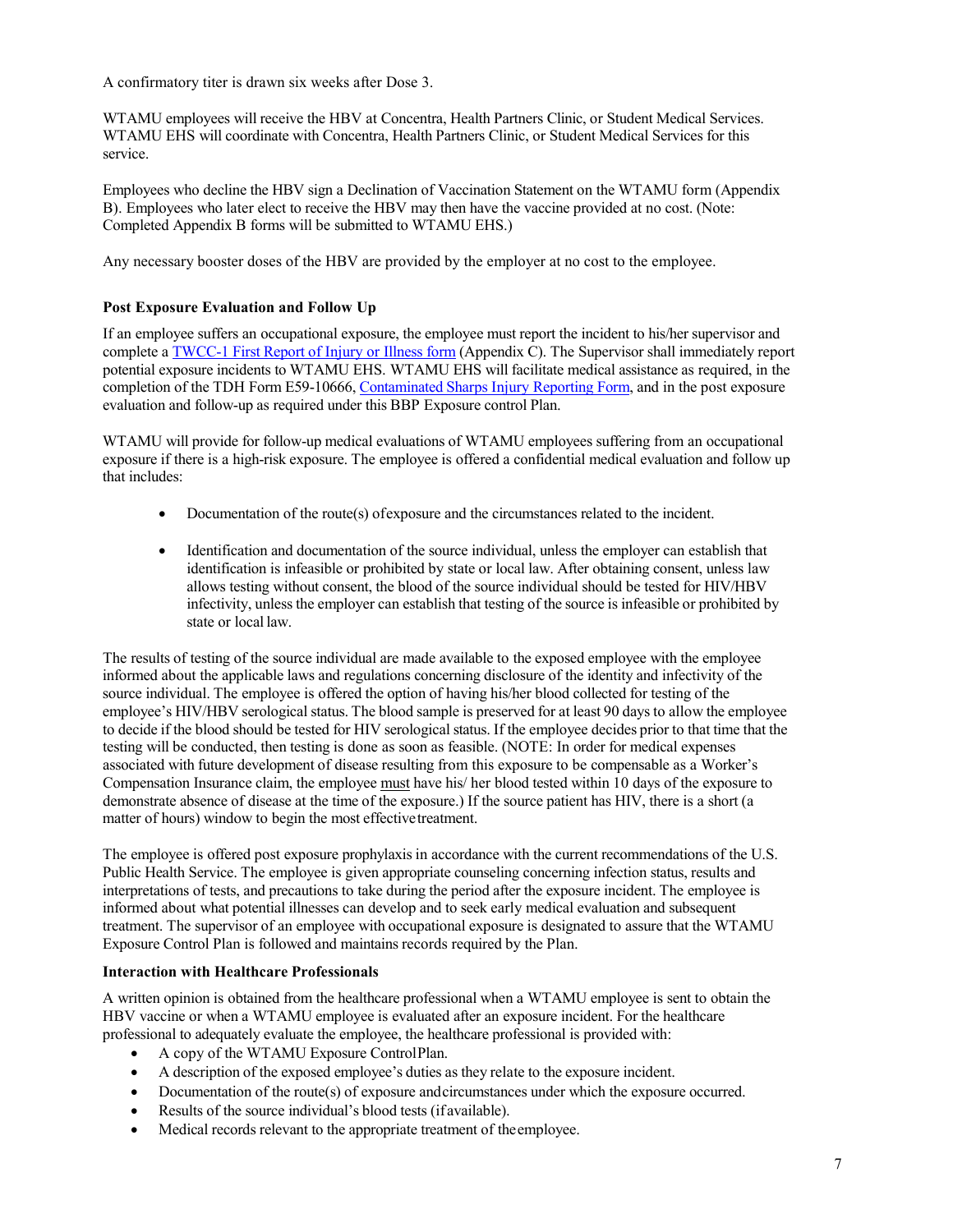Healthcare professionals should limit their written opinions to:

- Whether the HBV is indicated.
- Whether the employee has received the vaccine.
- The evaluation following an exposure incident.
- Whether the employee has been informed of the results of the evaluation.
- Whether the employee has been told about any medical conditions resulting from exposure to blood or OPIM which require further evaluation or treatment (all other findings or diagnosis shall remain confidential and shall not be included in the writtenreport).
- Whether the healthcare professional's written opinion is provided to the employee within 15 days of completion of the evaluation.

#### <span id="page-7-0"></span>**Use of Biohazard Labels**

Biohazard warning labels and/or color-coding are used to identify any work area or object that has the potential to be exposed to blood or other infectious materials. Labels are placed on such objects as sharps containers; specimen containers; contaminated equipment; regulated waste containers; contaminated laundry bags; refrigerators and freezers containing blood or OPIM; and containers used to store, transport, or ship blood or OPIM. Biohazard labels can be obtained by contacting EHS.

#### <span id="page-7-1"></span>**Training**

#### Employee Training

Training for all employees is conducted prior to initial assignment to tasks where occupational exposure may occur. If working with bloodborne pathogens (BBP), employees must complete BBP training via TrainTraq within 10 days of hire and prior to conducting work which has the potential to expose the employee to BBP. Employees subject to BBP training will be provided an opportunity to receive the Hepatitis B vaccination at no cost to the employee. Employees subject to BBP requirements must complete and submit the Hepatitis B form, either accepting or rejecting the vaccination, prior to starting work which may expose the employee to infectious agents. West Texas A&M University Environmental Health and Safety will follow the Texas A&M University System Policy [33.05.02 Required Employee](http://policies.tamus.edu/33-05-02.pdf)  [Training.](http://policies.tamus.edu/33-05-02.pdf) Staff and faculty whose required training is delinquent more than 90 days will have their internet access terminated until all trainings are completed. Only Blackboard and Single Sign-on will be accessible. Internet access will be restored once training has been completed. Student workers whose required training is delinquent more than 90 days will need to be terminated by their manager through Student Employment.

As of January 1, 2014 training will be required on an annual basis in conjunction with Texas Health and Safety Code Title 2, Subtitle D, Chapter 81, Subchapter H Bloodborne Pathogen Exposure Control Plan Section 81.304. Annual refresher training is provided within twelve months of the employee's initial training using TAMU TrainTraq.

Training is conducted online and includes an explanation of the following:

- Title 25 Health Services, Part 1 Texas Department of Health, Chapter 96 Bloodborne Pathogen Control.
- OSHA Bloodborne Pathogen Final Rule.
- Epidemiology and symptomatology of bloodbornediseases.
- Modes of transmission of bloodbornepathogens.
- How to recognize tasks and activities that may place employees at risk of exposure to blood or OPIM.
- Bloodborne Pathogens Exposure Control Plans.
- Use and limitations of work practices, engineering controls, and personal protectiveequipment.
- Types, selection, proper use, location, removal, handling, decontamination, and disposal of personal protective equipment.
- Employee's responsibility to reduce the risk of exposure to bloodborne pathogens for himself/herself and for co-workers.
- **Hepatitis B Vaccination Program.**
- Procedures to follow in an emergency involving blood or OPIM.
- Proceduresto follow if an exposure incident occurs, including U.S. Public Health Service Post Exposure Prophylaxis Guidelines.
- Post-exposure evaluation and followup.
- Warning labels and signs, where applicable, and color coding.
- Opportunity to ask questions with the person conducting thetraining.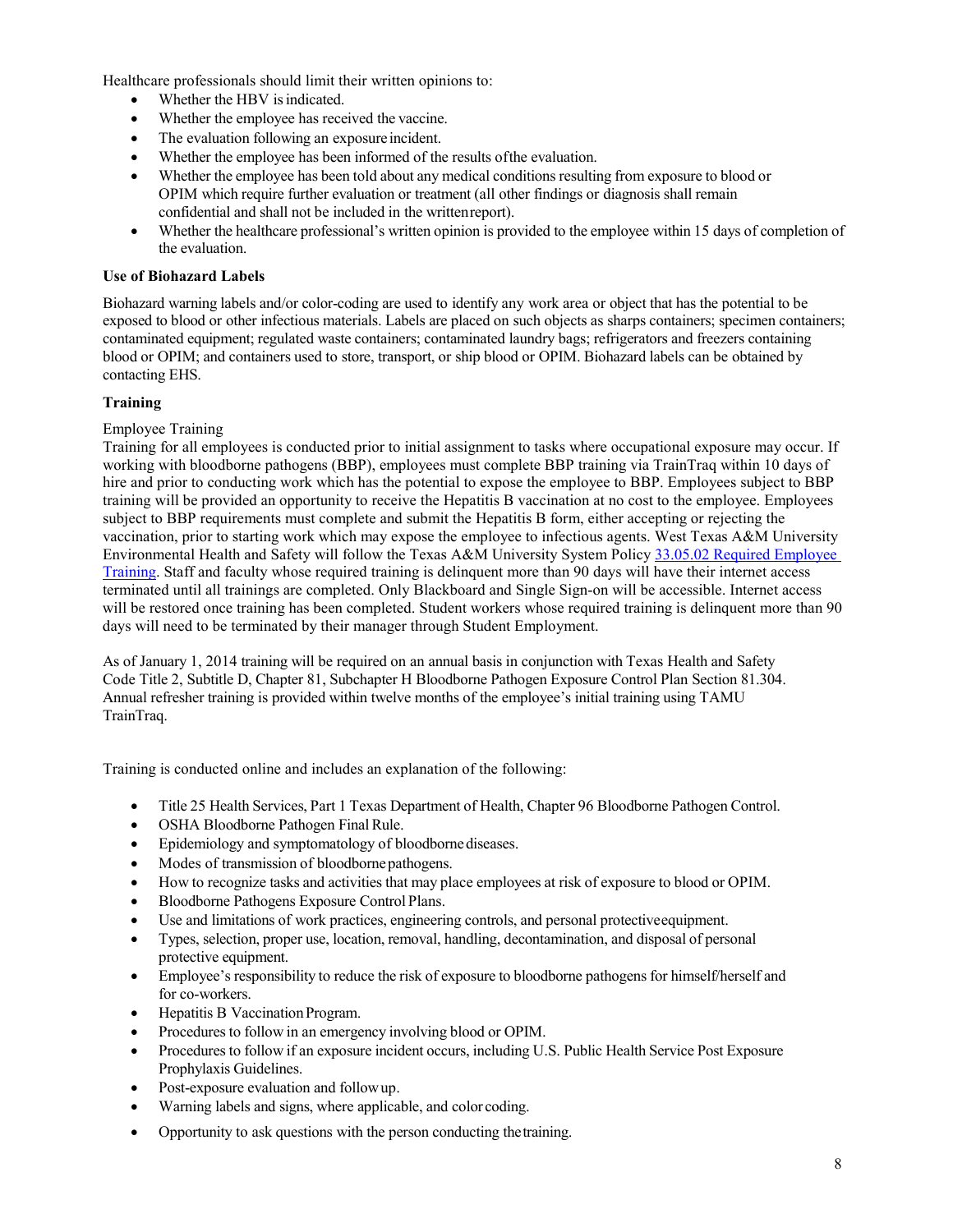• Additional training is given as new information is acquired or job duties change.

Student Training (Best Management Practice)

EHS will provide a link to the external TrainTraq gateway for non-employees needing training. WTAMU also accepts completion of the OSHA Bloodborne Pathogens course provided by Collaborative Institutional Training Initiative to fulfill the BBP training requirement.

The Director of Academic Research Environmental Health and Safety, Richard Smith, is available for any questions or concerns regarding bloodborne pathogens. The Director is able to provide additional face to face support and training if needed. Please contact Richard Smith at 806.651.2740 or by email at resmith@wtamu.edu.

#### <span id="page-8-0"></span>**Record Retention**

No official state records may be destroyed without permission from the Texas State Library as outlined i[n Texas](http://www.statutes.legis.state.tx.us/?link=GV) [Government Code, Section 441.187](http://www.statutes.legis.state.tx.us/?link=GV) and [13 Texas Administrative Code, Title 13, Part 1, Chapter 6, Subchapter A, Rule](http://info.sos.state.tx.us/pls/pub/readtac%24ext.TacPage?sl=R&app=9&p_dir&p_rloc&p_tloc&p_ploc&pg=1&p_tac&ti=13&pt=1&ch=6&rl=7U) 6.7. The Texas State Library certifies Agency retention schedules as a means of granting permission to destroy official state records.

West Texas A&M University Records Retention Schedule is certified by the Texas State Library and Archives Commission. West Texas A&M University Environmental Health and Safety will follow [Texas A&M University](http://www.wtamu.edu/webres/File/Risk%20Management/System-Records-Retention-Schedule-Dec2012.pdf) [Records Retention Schedule](http://www.wtamu.edu/webres/File/Risk%20Management/System-Records-Retention-Schedule-Dec2012.pdf) as stated in the Standard Operating Procedure [61.99.01.W0.01 Records Management.](http://www.wtamu.edu/webres/File/Risk%20Management/61.99.01.W0.01_PROCEDURE_Records%20Management_FINAL%20SIGNED.pdf) All official state records (paper, microform, electronic, or any other media) must be retained for the minimum period designated.

#### <span id="page-8-1"></span>**Contaminated Sharps Injury Log**

In accordance with the requirements of the Texas Bloodborne Pathogens Rule, Environmental Health and Safety maintains a log and Human Resources reports injuries from contaminated sharps to the Texas Department of Health. A [Contaminated Sharps Injury Reporting Form](http://www.wtamu.edu/webres/File/Risk%20Management/sharpsShortForm.pdf) (Appendix D) must be completed at the same time the [First Report of Injury](http://www.wtamu.edu/administration/risk-management.aspx) (Appendix C) is completed. A contaminated sharp includes, but is not limited to, a needle, scalpel, lancet, broken glass, or broken capillary tubes used or encountered in a health care setting that is contaminated with human blood or body fluids.

- The sharps injury log includes the following information:
	- Name and address of the facility where the injury occurred.
	- Name and address of the reporting official.
	- Date and time of the injury.
	- Age and sex of the injured employee.
	- Type and brand of sharp involved.
	- Original intended use of the sharp.
	- Whether the injury occurred before, during, or after the sharp was used for its original intended purpose.
	- Whether the exposure was during or after the sharp was used.
	- Whether the device had engineered sharps injury protection, and, if yes, was the protective mechanism activated and did the exposure incident occur before, during, or after activation of the protective mechanism.
	- Whether the injured person was wearing gloves at the time of the injury.
	- Whether the injured person had completed a hepatitis B vaccination series.
	- Whether a sharps container was readily available for disposal of the sharp.
	- Whether the injured person received training on the exposure control plan during the 12 months prior to the incident.
	- Involved body part.
	- Job classification of the injured person.
	- Employment status of the injured person.
	- Location / facility / agency and the work area where the sharps injury occurred.
	- Listing of the implemented needleless systems and sharps with engineered sharps injury protection for employees provided by the employer.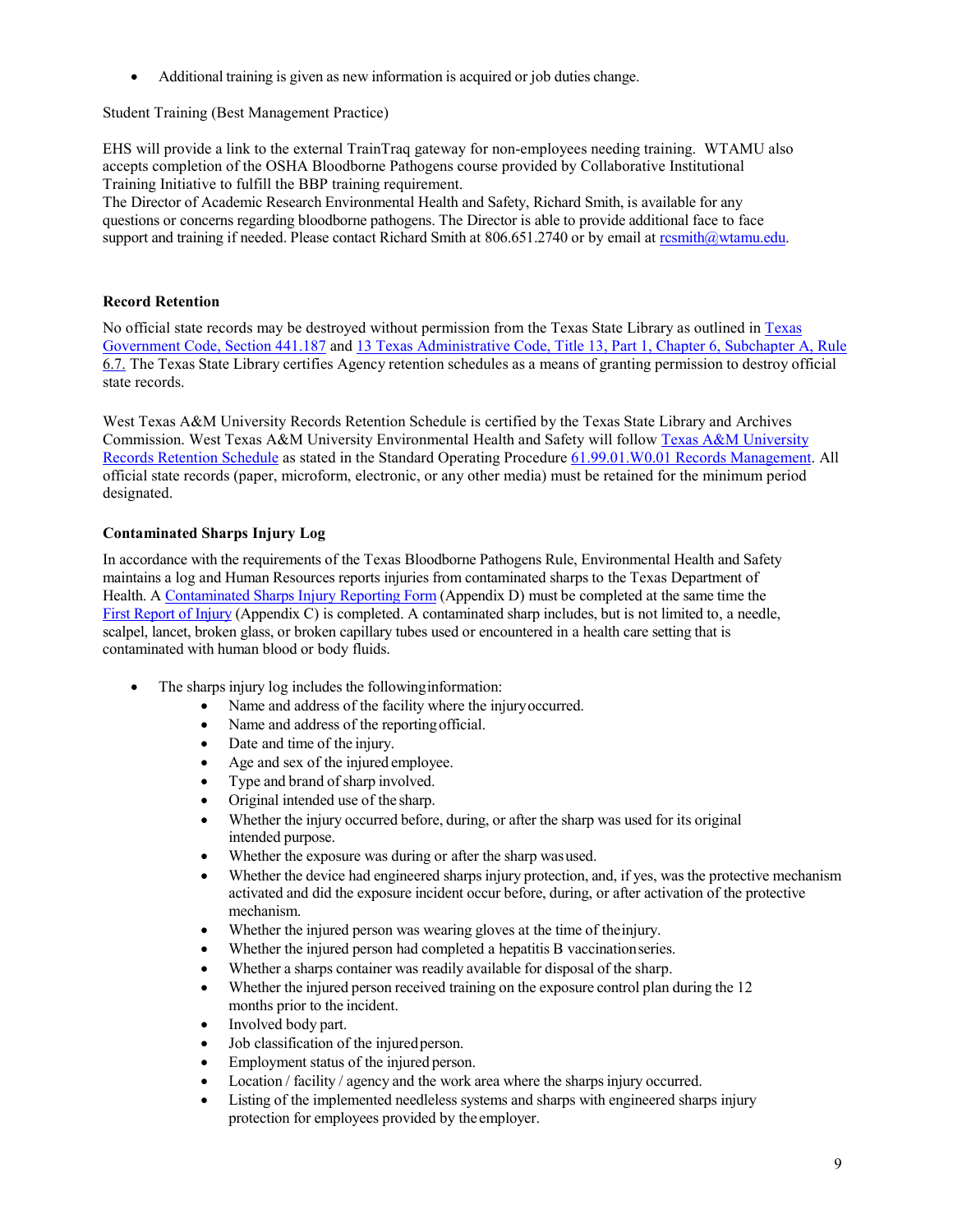Most of the information listed above will be included on a [Worker's Compensation Insurance \(WCI\) -](http://www.wtamu.edu/administration/risk-management.aspx) First Report [of Injury or Illness](http://www.wtamu.edu/administration/risk-management.aspx) form (Appendix C) and [a Contaminated Sharps Injury Reporting Form](http://www.wtamu.edu/webres/File/Risk%20Management/sharpsShortForm.pdf) (Appendix D) that is filed by the employer of the injured employee. WTAMU Human Resources must attach an addendum to the Worker's [Compensation](http://www.wtamu.edu/administration/risk-management.aspx) Insurance (WCI) - First Report of Injury or Illness form (Appendix C) with the remainder of the required data. The employer provides all of the required information for a contaminated sharps injury report to the WCI division of the TAMUS Office of Risk Management and Safety (ORMS).

ORMS reports to the Texas Department of Health (TDH) an incident in which a WTAMU employee sustains a contaminated sharps injury.

The required information is reported to TDH not later than ten working days after the end of the calendar month in which the contaminated sharps injury occurred.

#### <span id="page-9-0"></span>**Contaminated Sharps Disposal Methods**

For proper disposal methods for sharps, refer to the Biological Safety Procedure, 24.01.01.W1.23AR. Contact EHS for approved sharps containers and for sharps pickup and disposal.

#### <span id="page-9-1"></span>**Definitions**

*Blood:* human blood, human blood components, and products made from human blood.

*Bloodborne Pathogens:* pathogenic microorganisms that are present in human blood and that can cause diseases in humans, including hepatitis B virus (HBV), hepatitis C virus (HCV), and human immunodeficiency virus (HIV).

*Employer:* for the purposes of the WTAMU Bloodborne Pathogens Exposure Control Plan, an employer is considered to be the department or unit in which the employee is employed.

*Occupational Exposure:* a reasonably anticipated skin, eye, mucous membrane, or parenteral contact with blood or other potentially infectious materials that may result from the performance of an employee's duties.

#### *Other Potentially Infectious Materials (OPIM): include the following:*

human body fluids: semen, vaginal secretions, cerebrospinal fluid, synovial fluid, pleural fluid, pericardial fluid, peritoneal fluid, amniotic fluid, saliva in dental procedures, any body fluid visibly contaminated with blood, and all body fluids in situations where it is difficult or impossible to differentiate between body fluids and blood any unfixed tissue or organ (other than intact skin) from a human, living or dead

HIV-containing cell or tissue cultures, organ cultures, and HIV-containing culture medium or other solutions; and blood, organs or other tissues from experimental animals infected with HIV or HBV.

## **Related Statutes, Policies, or Requirements**

Texas Health and Safety Code Title 2, Subtitle D, Chapter 81, Subchapter H Bloodborne Pathogen Exposure Control Plan TAC Title 25, Chapter 96, Blood Borne Pathogen Control Plan, OSHA Standard Title 29 CFR Chapter 1910.0130 Occupational Exposure to blood Borne Pathogens A&M System Policy 24.01 Paragraph 2 Health Safety and A&M System Regulation 24.01.01 Supplemental Risk Management Standards in Biological Safety. Texas A&M System Policy 24.01.01

## **Contact Office**

WTAMU Environmental Health and Safety (806) 651-2270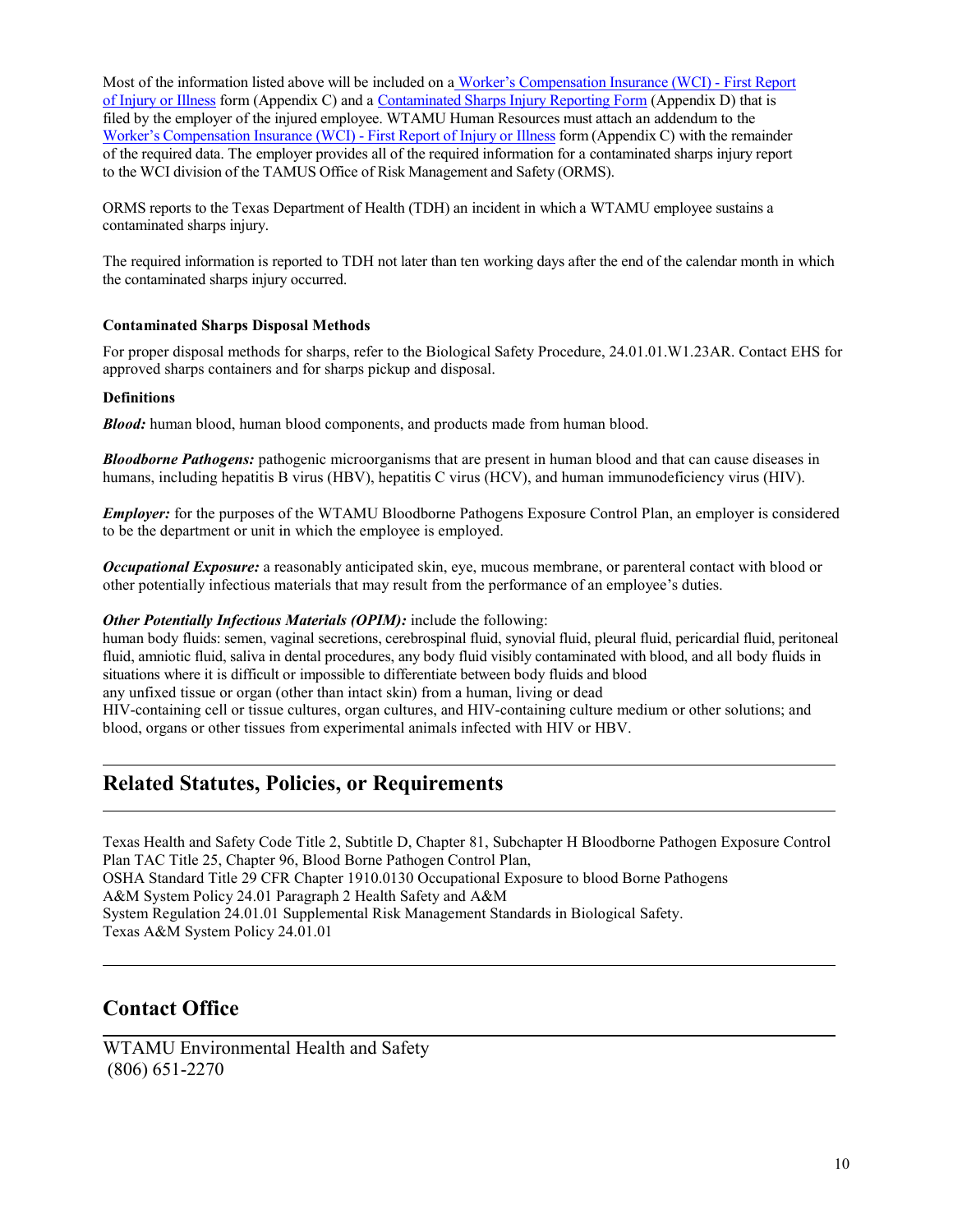## **Designated WTAMU Bloodborne Pathogen Program Employment Areas**

<span id="page-10-0"></span>The BBP exposure determination includes the following designated employment areas and job classifications (see Appendix A):

- Institutional Biosafety Committee (IBC) research permits working with agents at biosafety level 2 (BL2) or biosafety level 3 (BL3)
- Institutional Animal Care and Use Committee (IACUC) teaching or research animal use protocols (AUP)
	- o The standard covers animal blood only for those experimental animals purposely infected with HIV or HBV. Although the standard does not apply to animal blood unless it comes from an experimental animal infected with HIV or HBV, persons handling animals or animal blood should follow general precautions recommended by the Centers for Disease Control/National Institutes of Health Publication, [Biosafety in Microbiological and Biomedical Laboratories](http://www.cdc.gov/biosafety/publications/bmbl5/BMBL.pdf)
- University Police Department
	- o Director Police Operations
	- o Lieutenant
	- o Patrol Corporal
	- o Police Chief
	- o Detective
	- o Police Patrol Sergeant
	- o Police Officer
- Environmental Health and Safety, including Academic and Research Environmental Health and Safety (AR-EHS) and Fire and Life Safety (FLS-EHS)
	- o Director
	- o Graduate Assistants
	- o Supervisor
	- o Technician
- Student Medical Services
	- o Director of Student Medical Services
	- o Health Integration
	- o Medical Radiological Technologist
	- o Registered Nurse
	- o Staff Nurse Practitioner
	- o Staff Physician
- **Intermural Athletics** 
	- o Assistant Athletic Trainer
	- o Assistant Strength and Conditioning
	- o Graduate Assistant
	- o Head Athletic Trainer
	- o Head Strength & Conditioning Coach
- Nursing
	- o Assistant Professor
	- o Associate Professor
	- o Community Based Education/Continuing
	- o Department Head
	- o Director
	- o Graduate Assistant
	- o Instructor
	- o Instructor/Director
	- o Nursing Admissions Counselor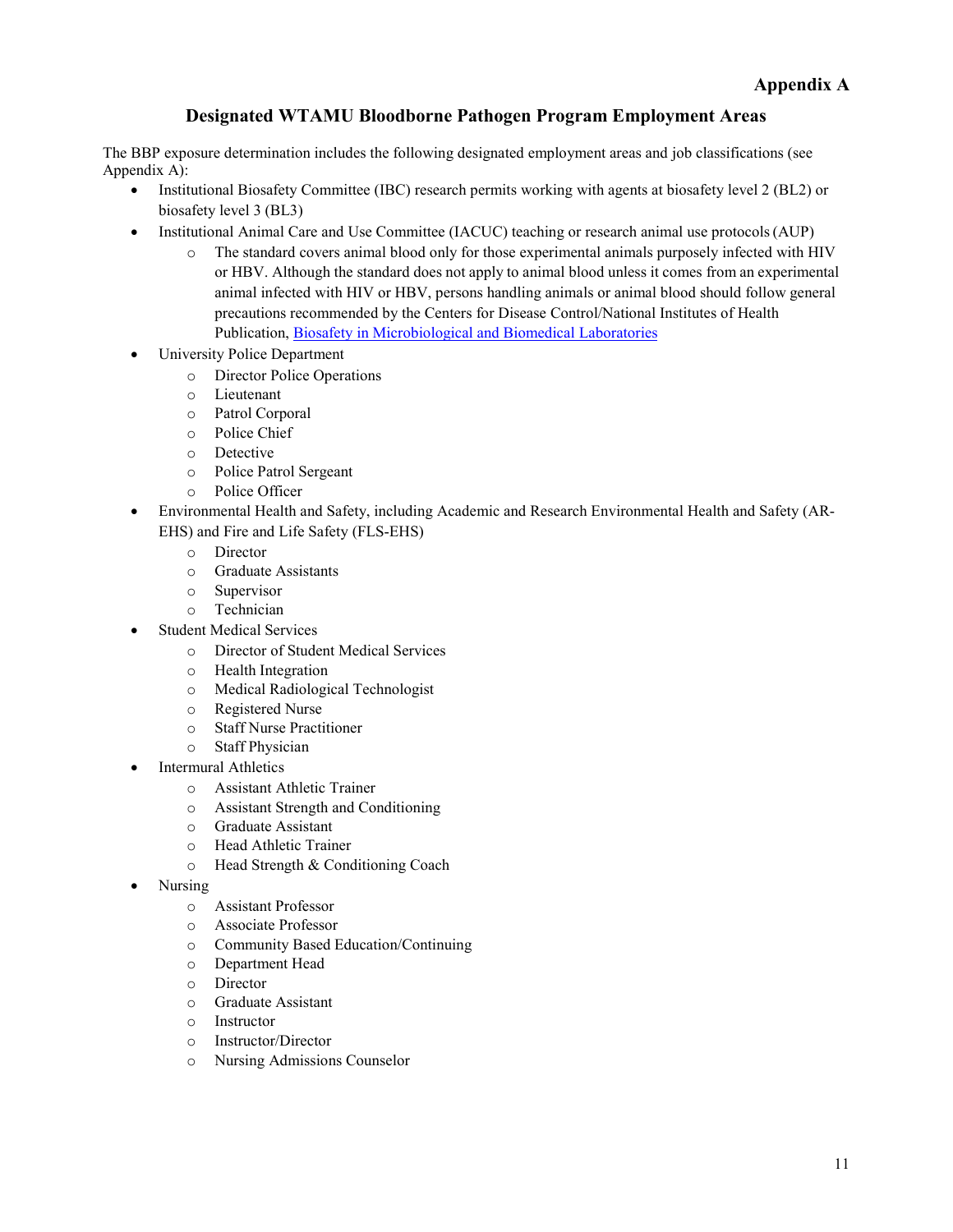- o Part-Time Instructor
- o Professor
- Sr. Health Career Prom Coord
- o Teaching Assistant

Employees associated with specialized art laboratories (e.g. glass blowing) as deemed appropriate by WTAMU EHS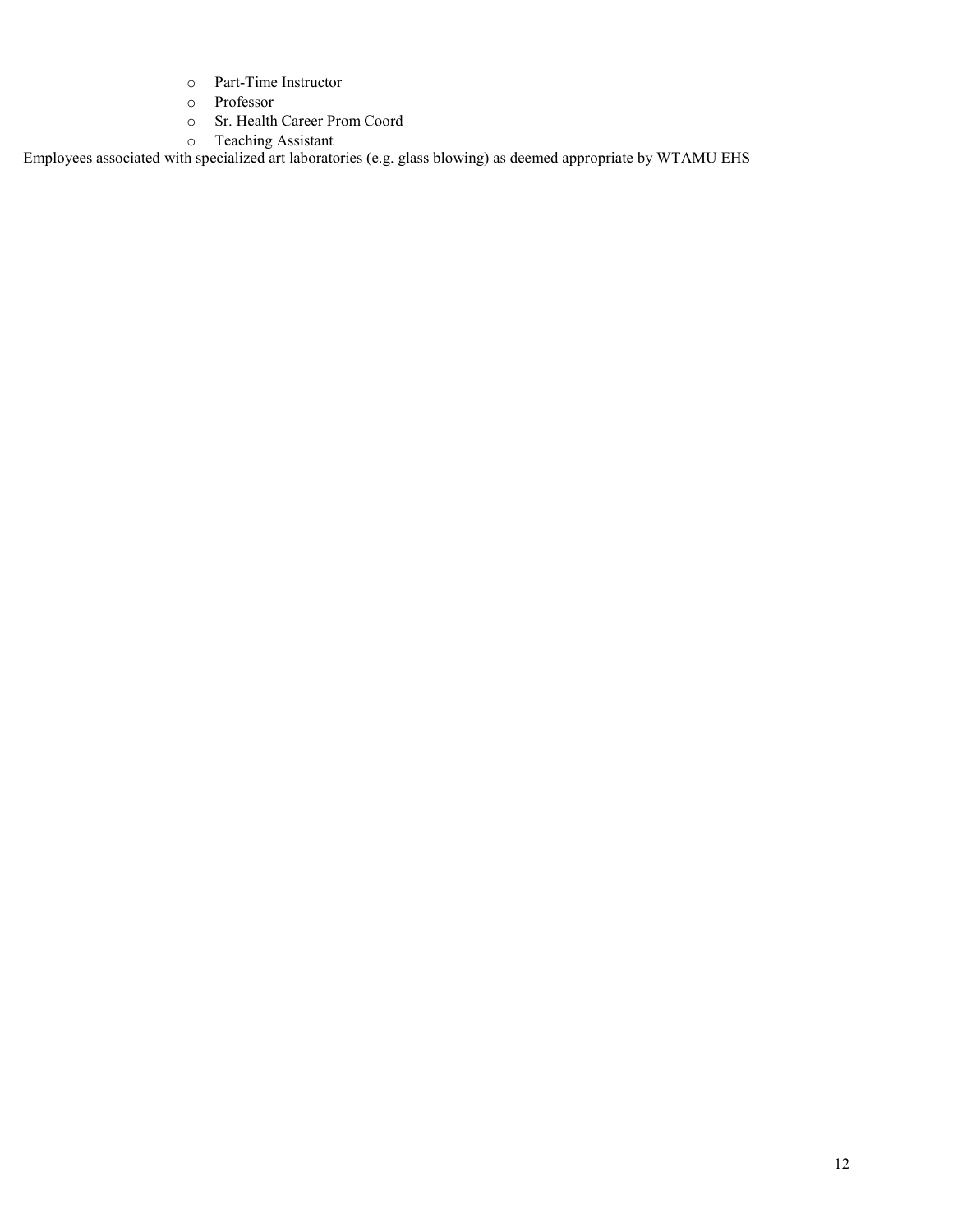# Environmental Health and Safety Occupational Health Program Hepatitis Vaccination Participation Form

<span id="page-12-0"></span>Appendix B



| Name (PRINT): | UIN:  | Date of Birth: |
|---------------|-------|----------------|
| Email:        | Dept: | Phone:         |
|               |       |                |

West Texas A&M has elected to offer the dual Hepatitis A/ B vaccination series to all employees who have occupational exposure to Hepatitis or to Bloodborne Pathogens at no cost to the employee.

The vaccine is administered in a prescribed series:

- Dose 1 is administered on day 1
- Dose 2 is administered 30 days after Dose 1.
- Dose 3 is administered five months following Dose 2.
- A confirmatory titer is drawn six weeks after Dose 3

**Employee Statement** — Check one statement below.

I **agree** to receive the Hepatitis A/B vaccination at the expense of my employer.

I **decline** the Hepatitis A/B vaccination because I have previously received the Hepatitis A/B or the Hepatitis B vaccination series.

I **decline** the Hepatitis A/B vaccination.

\*I understand that due to my occupational exposure to blood or other potentially infectious materials, I may be at risk of acquiring Hepatitis infection. I have been given the opportunity to be vaccinated with Hepatitis A/B vaccine at this time. However, I decline the Hepatitis A/B vaccination at this time. I understand that by declining this vaccine, I continue to be at risk of acquiring Hepatitis, a serious disease. If in the future I continue to have occupational exposure to blood or other potentially infectious materials and I want to be vaccinated with Hepatitis A/B vaccine, I can receive the vaccination series at no charge to me.

#### **Certification by Employee:**

I acknowledge and certify that I have received information on occupational exposure to bloodborne pathogens, universal precautions, Hepatitis A, Hepatitis B and vaccinations. I have been provided the opportunity to ask questions and to seek additional information. I have made my choice (as documented above) related to the Hepatitis A/B vaccination based on informed choice.

**Employee:**

Signature: Date: Development and the state of the state of the Date: Date: Date: